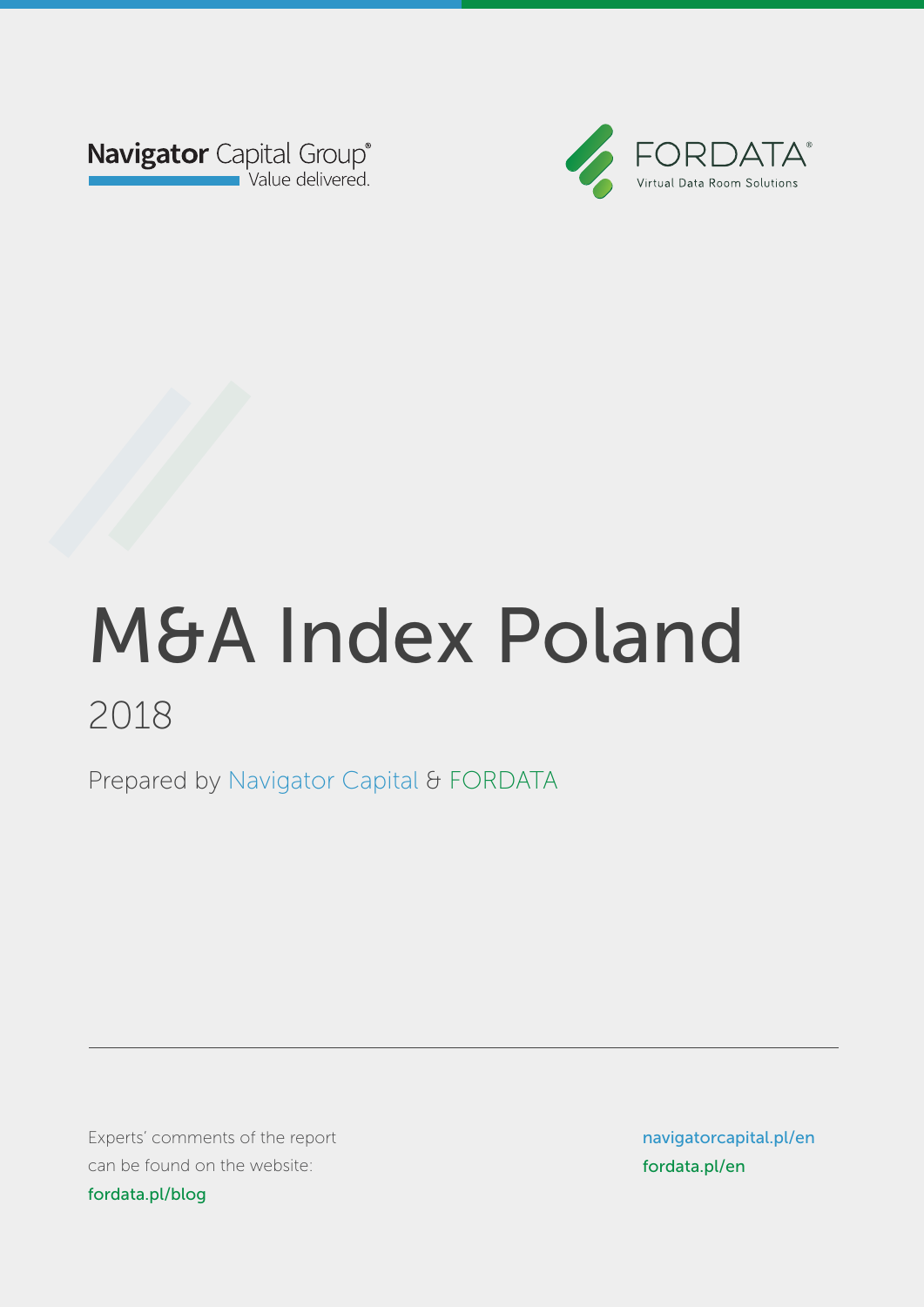by Navigator Capital & FORDATA | December 2018

### Total number of transactions\*

199(2018)

### The largest transaction\*\*

EUR 1 B

(Acquisition of ca. 37% shares of Unipetrol by PKN Orlen)

\* based on public data \*\* among transactions with disclosed prices

### About the report:

The M&A Index Poland report is a position that has become a permanent fixture in the calendar of the industry summaries in Poland. The reports are prepared quarterly by a consulting firm Navigator Capital and FORDATA, a leader in the field of IT solutions which support M&A transactions.

These reports are created to monitor the dynamics of Polish M&A market and to demonstrate the most interesting transactions. We also monitor the frequency of use of the Virtual Data Room during M&A processes in Poland.

### Introduction

In 2018 we have witnessed 199 transactions on the Polish M&A market, which is by 2,5% less compared to the same period of the previous year. The largest transaction of the year was take-over of ca. 37% share of Czech Unipetrol by PKN Orlen for ca. EUR 1 b.

#### Selected transactions

| <b>TARGET</b> | <b>BIDDER</b> | <b>SELLER</b>                                                    | <b>VALUE [EUR]</b> |
|---------------|---------------|------------------------------------------------------------------|--------------------|
| Gekoplast     | Karton        | <b>TFI Capital Partners</b><br>(73,7%), Minority<br>Stakeholders | ca. 22 m           |

(24th January) The Italian Karton Group acquired in a tender offer 99.3% stake in Gekoplast, owned in 73.7% by TFI Capital Partners. Karton Group is the leading manufacturer of polyethylene packaging in Europe. The company uses the most advanced technologies in plastic panels production. Gekoplast has become a leader in the plastic panels production in the CEE region due to investment amounting to ca. EUE 12 m within last few years. In 2016 the revenue on Gekoplast amounted to ca. EUR 22 m and the EBITDA EUR 3 m. The value of the transaction amounted to ca. EUR 22 m.

| <b>TARGET</b> | <b>BIDDER</b>  | <b>SELLER</b>    | <b>VALUE [EUR]</b> |
|---------------|----------------|------------------|--------------------|
| <b>Bask</b>   | <b>Brainly</b> | Private investor | Undisclosed        |

(26th January) Brainly, a Polish start-up operating a mutual-learning platform, acquired Bask. Bask provides a-few-minutes-long films giving answers to the questions posted by the students. The acquisition will enable Brainly to expand its' offer by a new functionality. Brainly has been appreciated by the Venture Capital funds. Since 2009 the platform has obtained financing in total amount of ca. USD 38.5 M. Among the Venture Capitalists that supported the Polish start-up were: Naspers, Kulczyk Investements and Point Nine. The platform is operating in 35 countries.

| <b>TARGET</b> | <b>BIDDER</b>                                       | <b>SELLER</b>                                                                                                                              | <b>VALUE [EUR]</b> |
|---------------|-----------------------------------------------------|--------------------------------------------------------------------------------------------------------------------------------------------|--------------------|
| Robyg         | <b>Bricks Acquisitions</b><br>(Goldman Sachs Group) | AVIVA OFE, AEGON OFE,<br>PKO BP Bankowy OFE,<br>PZU OFE, NN OFE,<br><b>GENERALI OFE.</b><br><b>BZ WBK TFI.</b><br><b>Private Investors</b> | 277 M              |

(5th February) Bricks Acquisitions, a subsidiary of Goldman Sachs, acquired within a tender offer 100% stake in the Warsaw-based real-estate developer Robyg. In the next step it acquired the remaining minority stake in the squeeze-out process. Robyg operates primarily in Warsaw and in Gdańsk (northern Poland), focusing on the housing real estate. In 2017 the Group sold ca. 3.47 k. flats, reaching the record high revenue of ca. EUR 32.3 M. Goldman Sachs declares its willingness to cooperate within the long period with its engagement as the strategic investor.

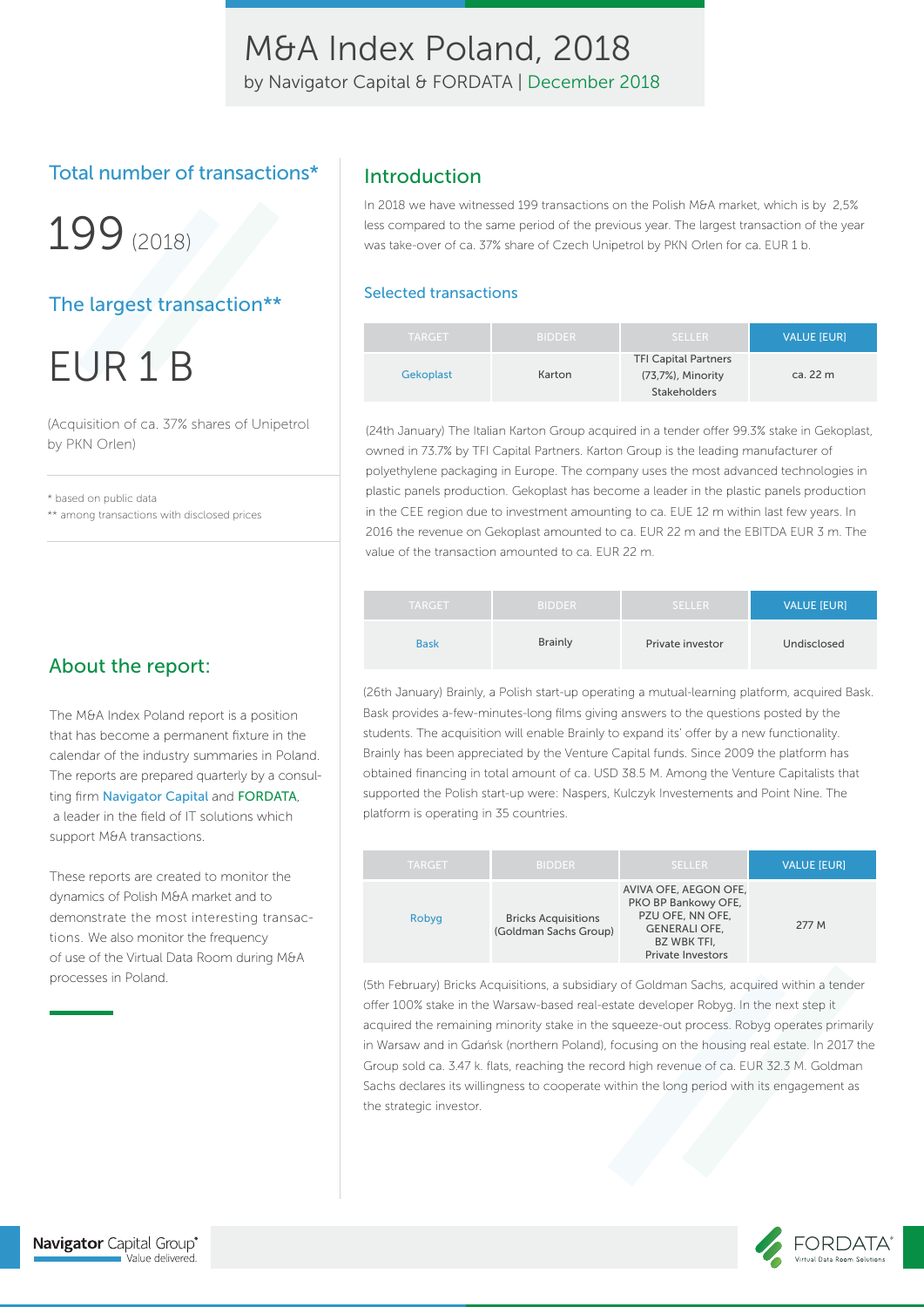by Navigator Capital & FORDATA | December 2018

Transactions with the participation of Polish companies grouped by sectors (by number of transactions)

#### TARGET (%)



BIDDER (%)





| By sector                                                                     | <b>TARGET</b>       | <b>BIDDER</b> | <b>SELLER</b>           | <b>VALUE IEURI</b> |
|-------------------------------------------------------------------------------|---------------------|---------------|-------------------------|--------------------|
| Transactions with the participation of Polish<br>companies grouped by sectors | <b>Stylis Dubai</b> | Nowy Styl     | <b>Private Investor</b> | Undisclosed        |

(5th February) Nowy Styl, a manufacturer of hotel and office furniture, acquired 60% stake in the Stylis Dubai. The entities have been cooperating for six years, having furnished 21 four and five-star hotels with ca. 6 k rooms. The purchase of the majority stake will strengthen the position of Nowy Styl on the Middle East markets. The revenue of the company in 2016 totaled ca. EUR 143,5 m and net income EUR 14,4 m.

| <b>TARGET</b>      | <b>BIDDER</b>                 | <b>SELLER</b> | <b>VALUE [EUR]</b> |
|--------------------|-------------------------------|---------------|--------------------|
| <b>Velvet Care</b> | <b>Abris Capital Partners</b> | Avallon       | Undisclosed        |

 (28th February) The PE fund Abris Capital acquired from Avallon MBO fund a majority stake in the Velvet Care company – a leading provider of paper hygienic materials on the Polish market. The company was very popular among customers for years thanks to its strong and recognizable brand. Abris Capital declares willingness to help the Velvet Care to gain the leading position on the CEE market. Avallon exited the investment after 5 years, during which it invested together with the company's managers ca. EUR 60 m into development initiatives. Within the first three quarters of 2017 the company's revenue totaled ca. EUR 72 m and the net income amounted ca. EUR 4 m.

| <b>TARGET</b>                          | <b>BIDDER</b>        | <b>SELLER</b>                    | <b>VALUE IEURI</b> |
|----------------------------------------|----------------------|----------------------------------|--------------------|
| Core business<br>of Raiffeisen Polbank | Bank BGZ BNP Paribas | Raiffeisen Bank<br>International | 763 m              |

(10th April) BGŻ BNP Paribas Bank acquired core business areas of Raiffeisen Polbank, including: SMEs, corporate banking, retail banking, Private Banking, foreign currency denominated mortgages, exposures to wind energy companies and other business units. The value of the transaction amounted to EUR 763 m, which corresponded to P/BV multiple at 0.87. BGŻ BNP Paribas Bank is the sixth largest bank in Poland. The acquisition of the rival's business will allow it to get closer to the top five of Polish banks, among which are PKO BP, Bank Pekao, Bank Zachodni WBK, mBank and ING Bank Śląski

| <b>TARGET</b>          | <b>BIDDER</b> | <b>SELLER</b>                                                        | <b>VALUE IEURI</b> |
|------------------------|---------------|----------------------------------------------------------------------|--------------------|
| <b>Emperia Holding</b> | Maxima Grupe  | Aviva OFE, AXA OFE,<br><b>ALTUS TFI, IPOPEMA</b><br>72 FIZAN, NN PTE | 280 m              |

(14th April) Maxima Grupe acquired 94% shares of Emperia Holding through a tender offer. The total value of the transaction amounted to ca. 272 m EUR. In the next step, the minority package remaining stake was squeezed-out with a total value of the package at EUR 8 m. Emperia Holding is the owner of supermarket chain Stokrotka, real estate manager Elpro Development and Infinite IT Solutions – ERP software provider. The total revenue of the Group in 2017 amounted to ca. EUR 611 m, EBITDA to EUR 22 m, and the net profit to ca. 8 m EUR. Maxima is leader of retail sales in the Baltic countries. In addition it runs business in Bulgaria and Poland (supermarket chain Aldik). The revenue of the group in 2017 amounted to ca. EUR 2.8 b, and the net profit - ca. EUR 75.2 m.

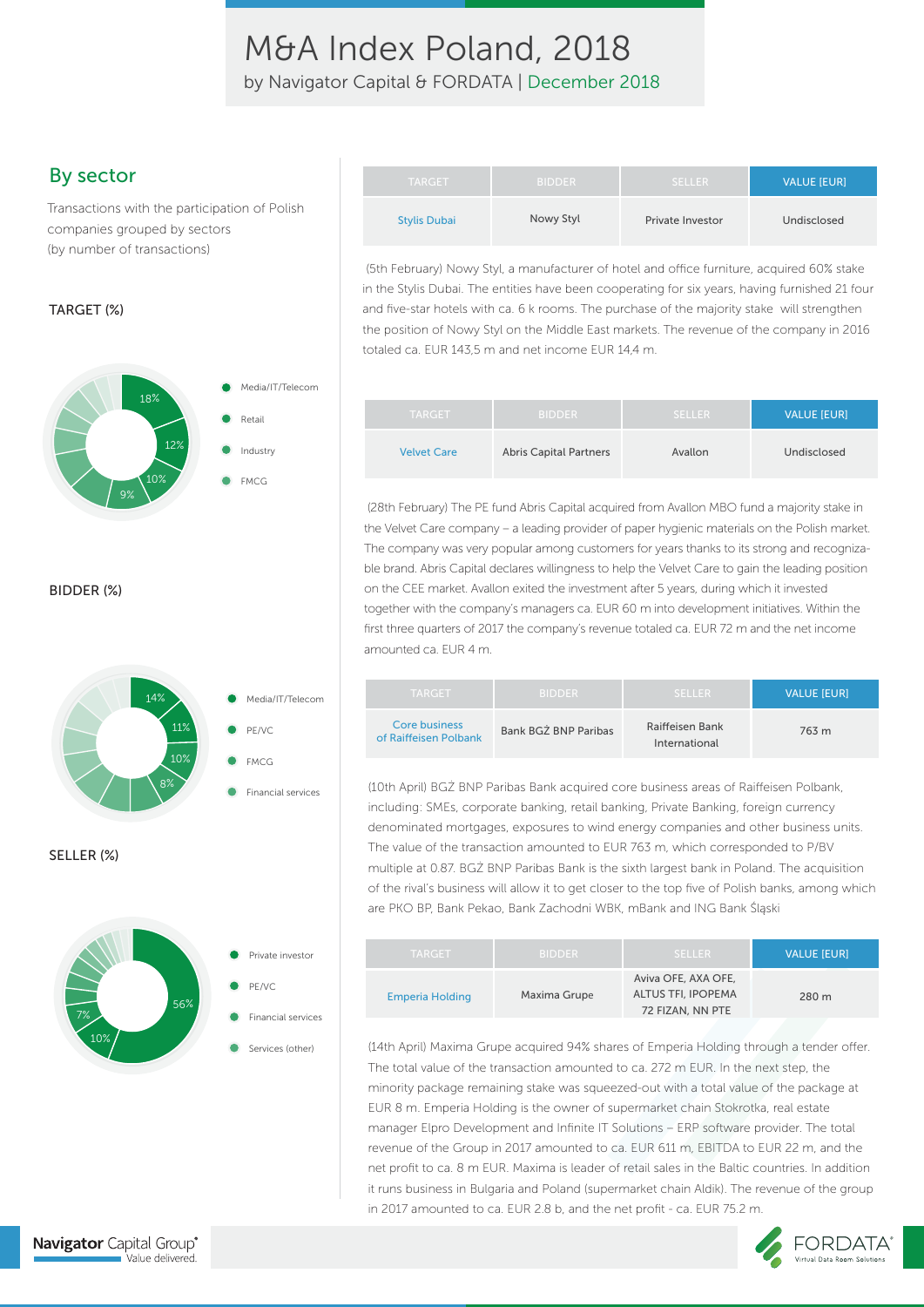by Navigator Capital & FORDATA | December 2018

| <b>TARGET</b>         | <b>BIDDER</b>      | <b>SELLER</b>    | <b>VALUE IEURI</b> |
|-----------------------|--------------------|------------------|--------------------|
| <b>Korona Candles</b> | <b>GALA Kerzen</b> | Private investor | Undisclosed        |

(26th April) The German candles manufacturer GALA Kerzen, a portfolio company of a private equity fund Equistone Partners Europe, acquired Korona Candles, one of the World's leading scented candles manufacturer in the private label sales model. The acquisition in Poland is, among Indian Ramesh Candles and German JewelCandles, the third acquisition of GALA Kerzen this year. Korona Candles owns manufacturing sites in Poland and the USA. The revenue of the group exceed EUR 100 m annullay.

| <b>TARGET</b>                                     | <b>BIDDER</b> | <b>SELLER</b>           | <b>VALUE [EUR]</b> |
|---------------------------------------------------|---------------|-------------------------|--------------------|
| <b>Proplan Plant</b><br><b>Protection Company</b> | Ciech         | <b>Private Investor</b> | ca. 33 m           |

(13th June) Ciech has acquired 75% of shares in Proplan - a producer of generic plant protection products present on 3 continents and having over 120 active product registrations. The transaction is an important element of the Group's diversification strategy and helps strengthen Ciech's position on the market of plant protection chemicals. The takeover of control over the Spanish company will enable Ciech to access new markets, in particular Spain, southern Europe, and Africa. In 2017, Proplan achieved EUR 16 m in revenue with high profitability (EBITDA margin above 20%).

| <b>TARGET</b>                    | <b>BIDDER</b> | <b>SELLER</b>                                     | <b>VALUE IEURI</b> |
|----------------------------------|---------------|---------------------------------------------------|--------------------|
| <b>DotCard</b><br>(DotPay/eCard) | <b>Nets</b>   | <b>MCI Capital (75.4%),</b><br>Saltus TUW (24.6%) | 73 m               |

(20th June) MCI fund along with Saltus TUW sold their stake in the DotCard company to the Danish e-payment operator Nets. DotPay provides services of e-payment processing mainly for e-commerce customers and is one of the leaders on this market in Poland. eCard provides a wide range of payment services, including: internet and mobile payments, call center, periodical payments, prepaid phone cards and premium SMS services. The total profit for the MCI fund amounted to EUR 60 m, which is the best result in its track record. The transaction is the largest acquisition of fintech company that has been conducted on Polish market. Nets provides services related to proceeding cashless payments mainly in Norway, Denmark, Italy, Slovenia and Hungary. The acquisition of DotCard gives the company a strong exposure to the Polish market.

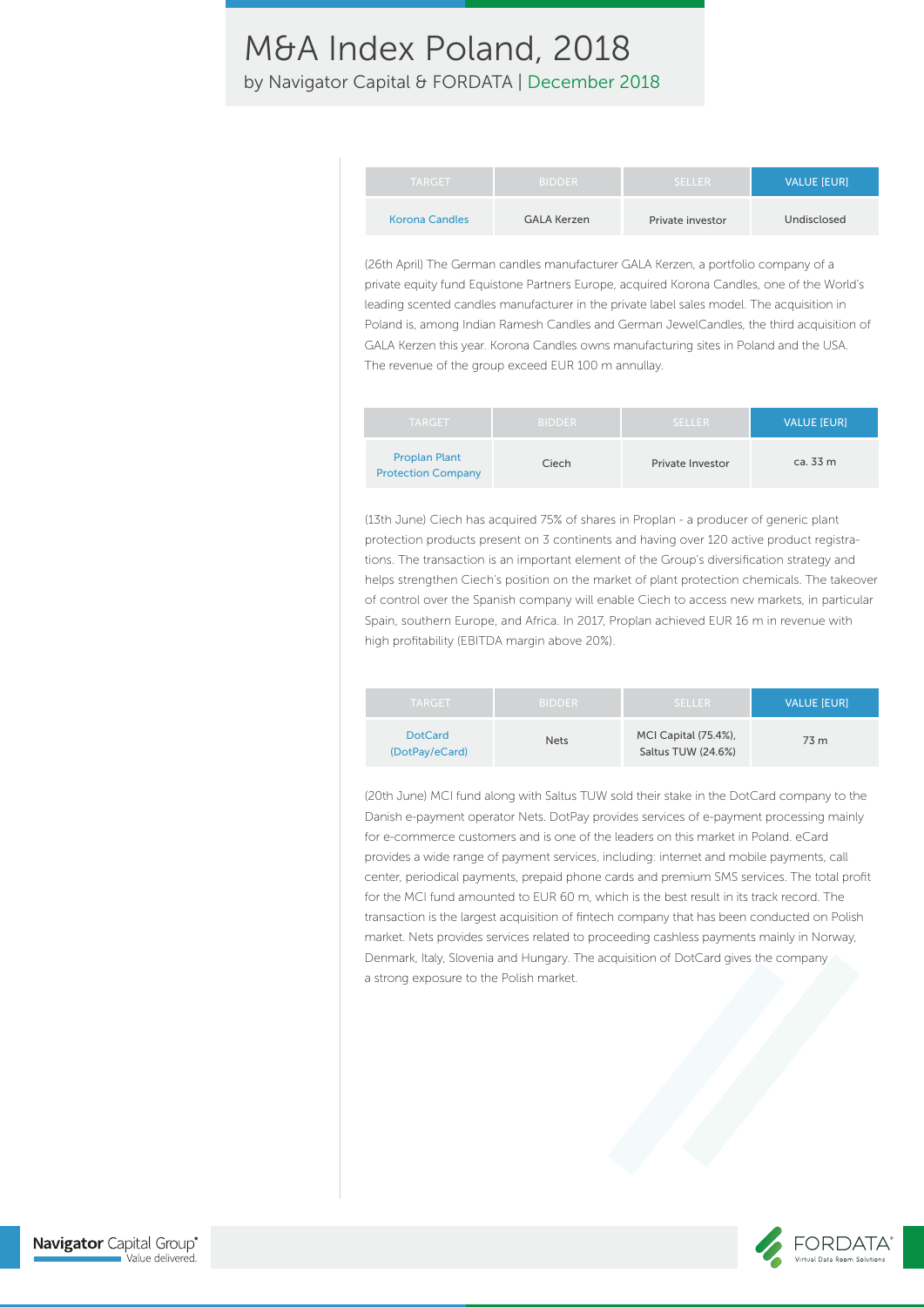by Navigator Capital & FORDATA | December 2018

| <b>TARGET</b>        | <b>BIDDER</b> | <b>SELLER</b>           | <b>VALUE IEURI</b> |
|----------------------|---------------|-------------------------|--------------------|
| <b>Solaris Group</b> | CAF           | <b>Private Investor</b> | ca. 300 m (EV)     |

(5th July) The Spanish CAF Group acquired 100% stake in Solaris Group, a Polish manufacturer of city buses, trolley buses and trams and the European leader of the city communication vehicles market. According to the agreement between PFR (Polish National Development Fund) and the CAF Group, 35% stake in the Solaris Group will be acquired by PFR within a few months since the closing of the transaction between the present owners and the CAF Group. Solaris has been present on the market for 22 years, employing presently ca. 2 500 people in its manufacturing sites in Bolechów and Środa Wielkopolska. In 2017 the revenue of the Group amounted to ca. EUR 0.47 m and was generated mainly in Poland, Germany, Italy, Scandinavian and Baltic Countries. The CAF Group is listed on the stock exchange in Madrid and offers mainly rolling stocks: trains, trams, subway carriages and locomotives. The revenue of the CAF Group amounted to ca. EUR 1.5 b in 2017. The acquisition of the Solaris Group will allow for the product diversification particularly in the field of electric buses and e-mobility.

| <b>TARGET</b>      | <b>BIDDER</b> | <b>SELLER</b>                                    | <b>VALUE [EUR]</b> |
|--------------------|---------------|--------------------------------------------------|--------------------|
| <b>Fibar Group</b> | <b>Nice</b>   | Kulczyk Investments,<br><b>Private Investors</b> | 58 m               |

(12th July) Nice Group acquired the Polish Fibar Group, which is the owner of FIBARO brand. FIBARO provides innovative smart home and internet of things solutions in over 100 countries worldwide. The activity of the headquartered in Italy Nice focuses on home automatics and home safety solutions. The transaction will allow to broaden the offer of both entities through combination of existing solutions and new opportunities in the field of research and development activity. The revenue of Fibar Group in 2017 amounted to ca. EUR 26 m, and the net profit to ca. EUR 3.5 m. The revenue of the Nice Group in the corresponding period amounted to ca. EUR 360 m.

| <b>TARGET</b>         | <b>BIDDER</b> | <b>SELLER</b>    | <b>VALUE [EUR]</b> |
|-----------------------|---------------|------------------|--------------------|
| <b>GermanFLAVOURS</b> | Flavourtec    | Private Investor | Undisclosed        |

(24th August) Flavourtec, a leading manufacturer of e-cigarette liquids, took over GermanFLAVOURS, its German counterpart, which is both a producer and distributor of e-cigarette liquids. The target operates in Europe and the USA. The deal was backed by TarHeel Capital, a private equity fund which acquired stake in Flavourtec in October 2017. The acquired production plant will be the third in its portfolio. The other two are located in Gdansk, Poland. The acquisition of GermanFLAVOURS is the continuation of the international expansion, which was initiated earlier this year. At the beginning of 2018, Flavourtec has taken over one of the biggest distributors of e-cigarette liquids in Benelux.



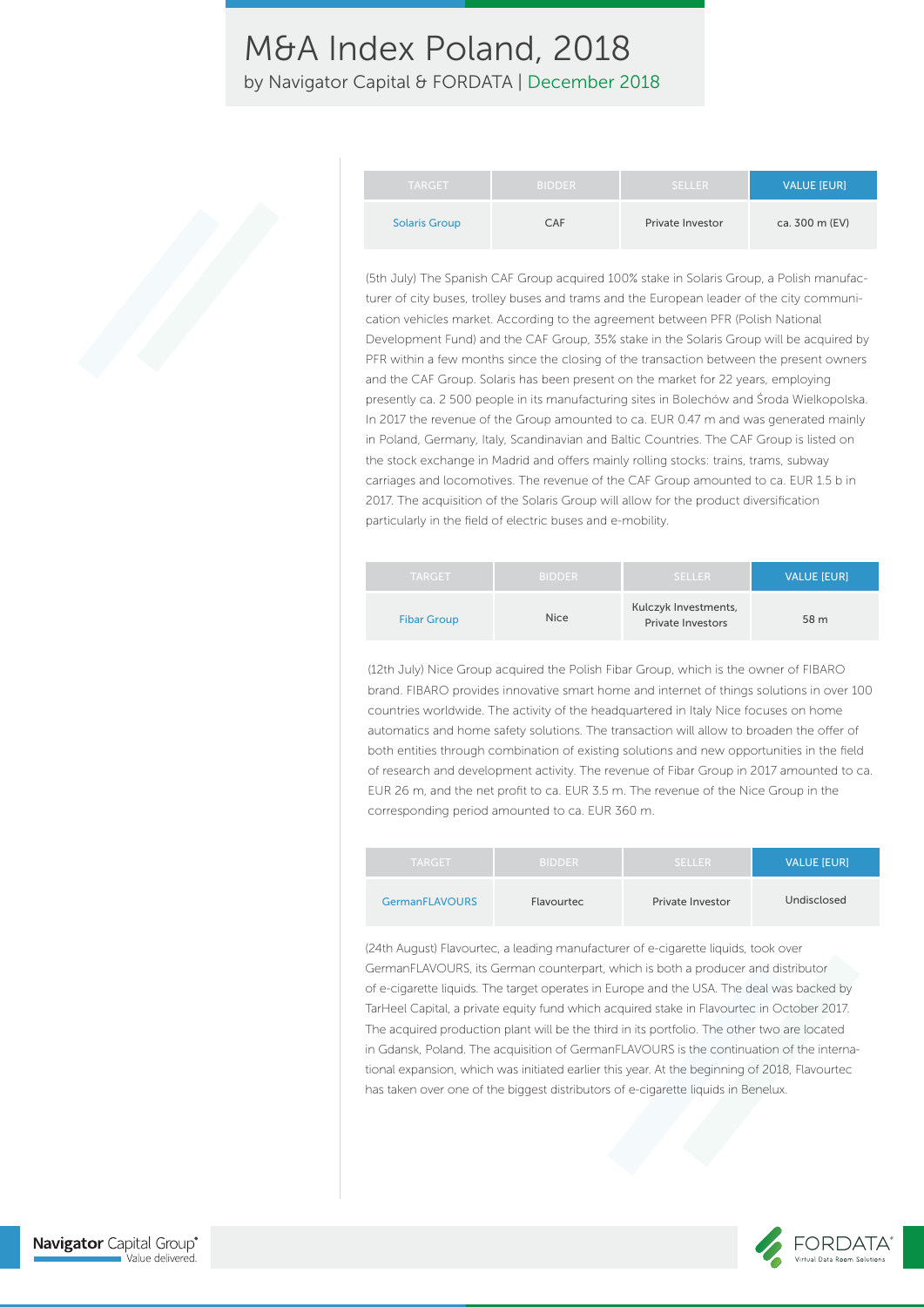by Navigator Capital & FORDATA | December 2018

| <b>TARGET</b>         | <b>BIDDER</b> | <b>SELLER</b>           | VALUE [EUR] |
|-----------------------|---------------|-------------------------|-------------|
| <b>Lawrence David</b> | Wielton       | <b>Private Investor</b> | ca. 29 m    |

(17th September) The Polish manufacturer of semitrailers Wielton acquired 75% stake in British Lawrence David, being one of the main manufacturers of the semitrailers in Great Britain. Remaining 25% stake will be acquired after the end of the 2021/2022 financial period. In the financial period 2017/2018 the company achieved ca. EUR 83 m (GBP 74 m) revenue and ca. EUR 4 m (GBP 3.5 m) EBITDA. The transaction is the fourth acquisition of Wielton Group outside Poland. It will allow to further broaden the company's offer of specialist semitrailers and to strengthen its presence on the Western markets.

| <b>TARGET</b>    | <b>BIDDER</b> | SELLER                                         | <b>VALUE IEURI</b> |
|------------------|---------------|------------------------------------------------|--------------------|
| <b>Unipetrol</b> | PKN Orlen     | Paulinino (Grupa J&T)<br>minority shareholders | ca. $1 b$          |

 (1st October) In 2018 PKN Orlen acquired ca. 37% shares of the Czech Unipetrol, becoming the sole owner of the company. The acquisition process was initiated by a tender offer closed in February. The remaining 6% shares was purchased by a squeeze-out carried out in October. Unipetrol is the leading Czech manufacturer of refined petroleum and petrochemical products, providing mainly fuel oils, asphalts, liquid petrochemical products. Moreover, Unipetrol operates the largest petrol station chain in the Czech Republic Benzina, consisting of 405 points. The revenue of Unipetrol in 2017 amounted to ca. EUR 4.6 b, and EBITDA – to ca. EUR 0.6 b. The acquisition of the total control on Unipetrol will allow PKN Orlen to strengthen its position on the competitive European market and develop the petrochemical part of the business.

| <b>TARGET</b>     | <b>BIDDER</b>      | <b>SELLER</b> | <b>VALUE [EUR]</b> |
|-------------------|--------------------|---------------|--------------------|
| PayUp Polska S.A. | Polskie ePłatności | Eurocash      | ca. 26 m           |

 (2nd October) Polskie ePłatności, a portfolio company of Innova Capital's private equity fund, acquired PayUp Polska, a company fully owned by Eurocash Group. Polskie ePłatności is one of the biggest polish operators of payment terminals. The acquired company focuses on processing cashless transactions, additionally, it provides other services associated with payment terminals, such as topping up mobile balance and cash back services. The deal is another step in consolidation of the polish payment processing market. In previous years Polskie ePłatności acquired PayLane and Kolporter's e-services department. PayUp's POS terminals are present in stores owned by Eurocash Group, as well as in independent entities. In the financial year 2017, the target company generated EUR 102 m revenue. The estimated deal value amounts to EUR 26 m, however, the ultimate value is dependent on future financial results of PayUp Polska.

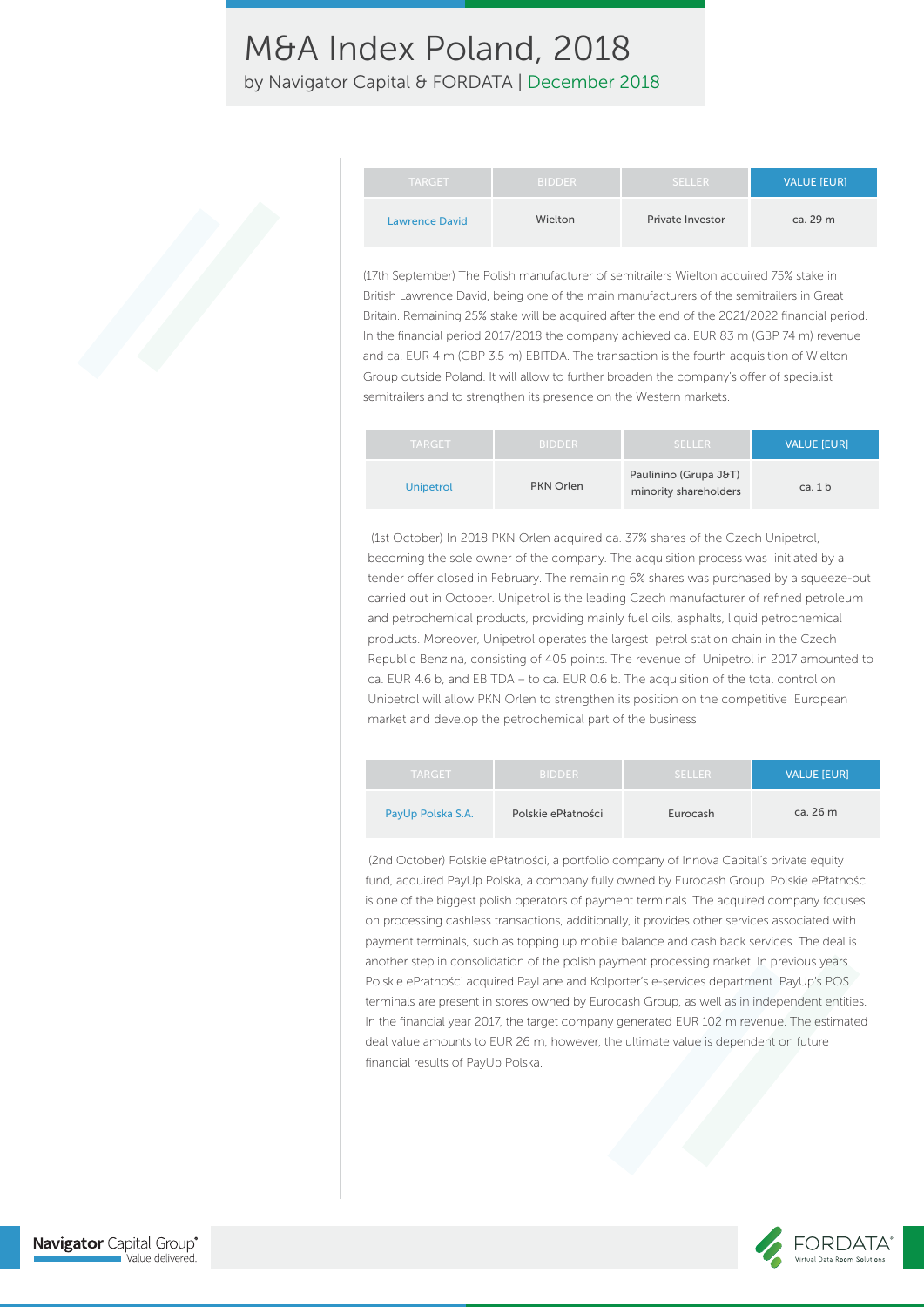M&A Index Poland, 2018 by Navigator Capital & FORDATA | December 2018

### Navigator Capital

- Navigator Capital along with Dom Maklerski Navigator (Navigator Brokerage House) is the leading independent financial adviser, specializing in mergers and acquisitions and public and private issues of stocks and bonds.
- During 11 years of its market presence, Navigator Capital Group conducted over 70 transactions, of over 6 billion PLN total value.
- Through cooperation with international network of advisory firms associated in the Pandion Partners, Navigator Capital effectively handles international transactions.

### FORDATA

- FORDATA is a pioneer on the Polish capital market. Based on Virtual Data Room technology, we support our clients in managing documents and communication during complex transactional processes.
- We support the largest M&A, IPO transactions, private  $\bullet$ equity investments, restructurings, projects associated with obtaining financing and privatizations in Poland and other countries of Central and Eastern Europe.
- FORDATA systems increased safety and efficiency of hundreds of different types of transactions with a total value of over PLN 35 billion
- FORDATA services are used by the industry leaders in Poland and abroad, including largest advisory companies, banks, legal advisors or Private Equity/Venture Capital funds, ie. Enterprise Investors, Enea SA, Home pl, Grupa LOTOS, PZU SA, Grant Thornton, NFI Empik, ZELMER, Bank DNB, BOŚ Bank, Polimex Mostostal, Budimex, DM PKO Banku Polskiego, Deloitte Advisory, EY, KPMG Advisory, JSW, HAITONG and many others.



### **Contact**

Jan Kospin Director e: jan.kospin@navigatorcapital.pl t: +48 22 202 68 80

#### Navigator Capital S.A.

ul. Twarda 18, 00-105 Warsaw, Poland t: +48 22 630 83 33 f: +48 22 630 83 30 e: biuro@navigatorcapital.pl navigatorcapital.pl/en

Alicja Kukla-Kowalska Key Account Manager e: alicja.kukla@fordata.pl t: +48 533 354 054

FORDATA sp. z o.o. Taczaka 24, 61-819 Poznań, Poland t: +48 61 660 15 10 e: biuro@fordata.pl fordata.pl/en

| <b>TARGET</b> | <b>BIDDER</b>           | <b>SELLER</b>            | <b>VALUE IEURI</b> |
|---------------|-------------------------|--------------------------|--------------------|
| Aludesign     | <b>Tar Heel Capital</b> | <b>Private Investors</b> | ca. 29 m           |

 (12th October) An investment fund belonging to the Tar Heel Capital acquired Aludesign, a manufacturer of aluminium elements, mainly for clients operating in furniture sector. 95% of revenue of the company is generated on the foreign markets. The investment fund was appealed to the company by its production diversification potential. In future Aludesign will be able to offer its products to entities operating within the lightening, medical and automotive sector. Within the last three years the company has invested in the production plant ca. EUR 2.6 m, which allowed to increase the production efficiency significantly. In 2017 the revenue of the company amounted to ca. EUR 12.8 m, and the EBITDA margin remained on the stable level of ca. 20%.

| <b>TARGET</b> | <b>BIDDER</b> | <b>SELLER</b>            | <b>VALUE [EUR]</b> |
|---------------|---------------|--------------------------|--------------------|
| Kom-Eko       | Value4Capital | <b>Royalton Partners</b> | Undisclosed        |

 (22th November) Value4Capital, an investment fund focusing on mature businesses' MBOs in Poland and CEE, acquired Kom-Eko headquartered in Lublin. The company was sold by an investment fund related to Royalton Partners Group. Kom-Eko operates in the Lublin area in the east of Poland and provides waste collection, sorting and processing services. The acquisition was co-financed by European Investment Bank Group. The transaction will enable the company to carry out significant investment in a dry waste sorting technology, allowing to increase waste recycling efficiency.

| <b>TARGET</b>       | <b>BIDDER</b>  | <b>SELLER</b>            | <b>VALUE [EUR]</b> |
|---------------------|----------------|--------------------------|--------------------|
| <b>OSHEE Polska</b> | Innova Capital | <b>Private Investors</b> | Undisclosed        |

 (26th November) Innova Capital, one of the leading Central European private equity fund, acquired 33% of shares in OSHEE Polska. The target company is a leader of polish functional beverages market. It is present in 45 countries on 6 continents. In a financial year 2017 OSHEE Polska posted EUR 58 m revenue. The assistance of financial investor will provide further development opportunities for the target company. OSHEE Polska aims to acquire several companies from FMCG industry and hopes that support from Innova Capital will facilitate the process. The founders of OSHEE Polska will stay as majority shareholders and they will still be sitting on the board.



**Navigator** Capital Group® Value delivered.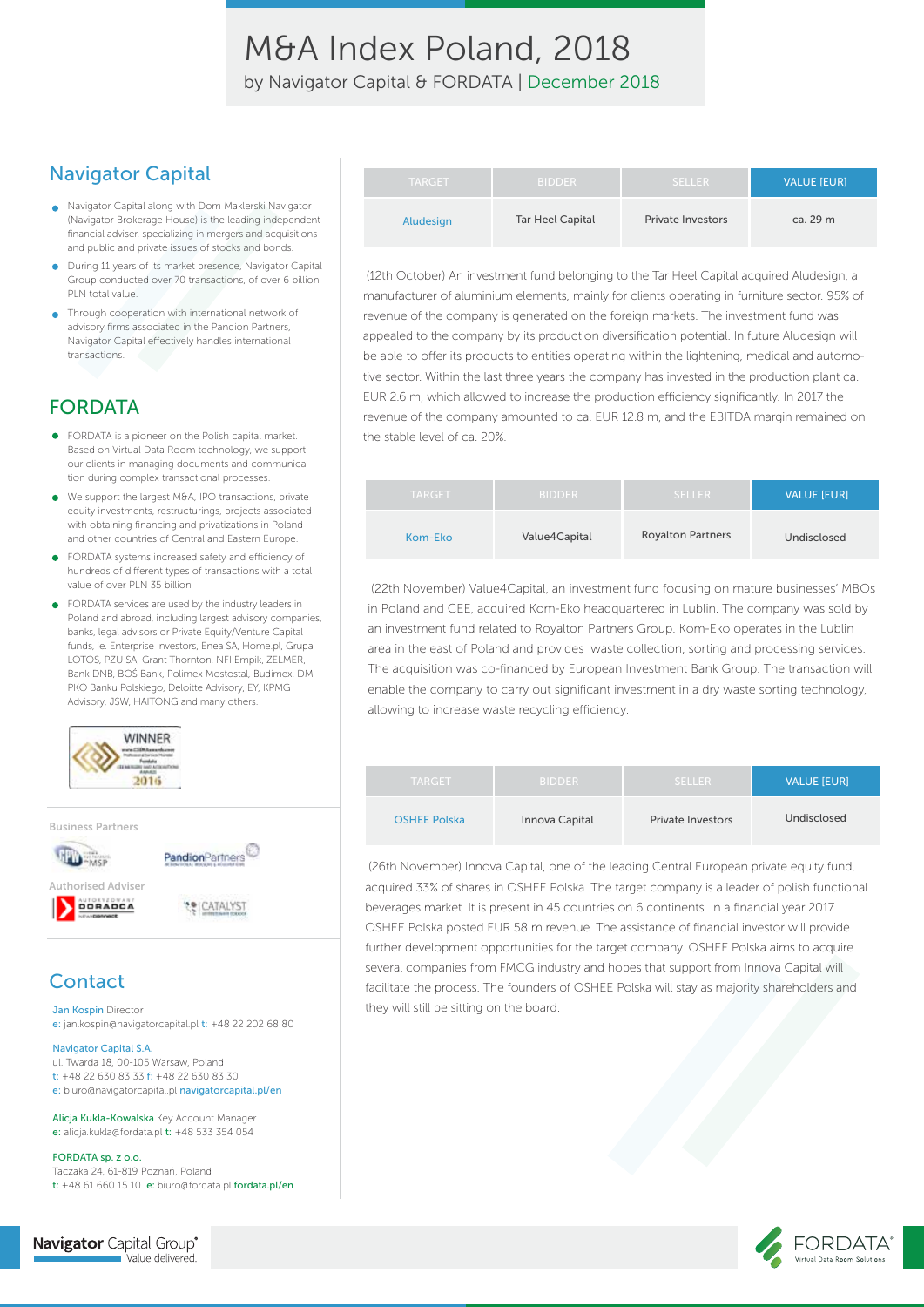by Navigator Capital & FORDATA | December 2018



### Alicja Kukla-Kowalska

Key Account Manager FORDATA

# Experts' comments

According to the data as at 12.12, in 2018 a total of 199 mergers and acquisitions were carried out in Poland, which is about 2,5% less compared to the same period of the previous year. Although we will not break the record from 2015 (when 247 transactions were recorded), the trend is stable. We expect that by the end of the year the number of transactions may still increase by 10%. More than half of all sellers were private entrepreneurs. Both on the side of the acquired entities and buyers, transactions from the Media/IT/Telecom sector had a large share.

#### High attractiveness of Polish companies from the SME sector

In terms of transaction value, in 2018, small and medium-sized so-called Mid-Caps (value PLN 100-400 million) prevailed. The largest transaction of the previous year was the acquisition by PKN Orlen of 37% of shares in Czech Unipetrol for the amount of approximately PLN 4.2 billion. Among transactions with the disclosed price in 2018, we recorded 41 small transactions, 12 Mid-Caps and 10 large transactions, including 7 worth over PLN 1 billion. There were no enormous transactions in 2018, as in 2016 (sale of Allegro and sale of the PEKAO block of shares, both worth over PLN 10 billion).

#### Private entrepreneurs still sell the most

The largest group of sellers in 2018 were private entrepreneurs, responsible for half of the completed transactions. This is related to the observed by us since 2015, increasingly common phenomenon of the sale of enterprises by their founders who faced the problem of succession. As the experts point out, last year, the driving force behind the Polish market was the need to ensure the succession of the family business and to transfer responsibility for building an enterprise for years to the next generation. The market of family enterprises in the coming year will be both for large and small and medium-sized enterprises struggling with the problem of succession. By the date of publication of the report, the largest number of transactions took place in the Media/IT/Telecom sector (18%). On the buyer's side (excluding the third quarter when the FMCG sector was the most desirable sector) the dominant companies were Media/IT/Telecom - 14% and PE/VC - 11%.

#### PE Funds still searching for interesting assets

Last year, PE funds were present in every area of the Polish economy - in their portfolios prevailed companies from the Media/IT/Telecom industry and from the industrial sector. Despite high activity in 2017, many funds did not stop at buying and continued acquisitions (acquisition by the Fund belonging to Abris Capital Partners - share package of the Polish ITP company and a large takeover of 38% Unilink shares by the Enterprise Investors Fund). The due diligence process in the abovementioned case was organized using the FORDATA Virtual Data Room system.

#### Poland as one of the most attractive markets in the CEE region on the M&A market in 2018

According to the law firm Wolf Theiss - Poland was considered one of the most attractive places (just after Austria and the Czech Republic) in the CEE region on the M&A market in 2018 in the sectors of new technologies and Media/IT/Telecom, banking and financial services as well as energy. The M&A market in both Poland and the world has recorded record results for several years. Transactional activity is high and should remain at a similar level in the coming years. The sectors that will definitely be targeted in the upcoming 2019 in Poland are still the following industries: FMCG (food industry, in particular further consolidation of the meat industry), Media/Telecom, Finances, Pharmacy and Health Care.

#### Market forecasts for 2019

Looking at the situation on the domestic market, we expect in the upcoming 2019 M&A transactions with a value and number at a level close to the passing year. Low interest rates or economic stability in our region is conducive to further investments. According to economists, everything indicates that the interest rate will not increase in the following year. Interest rates will remain low, which will have a positive impact on the country's economy and investment demand.

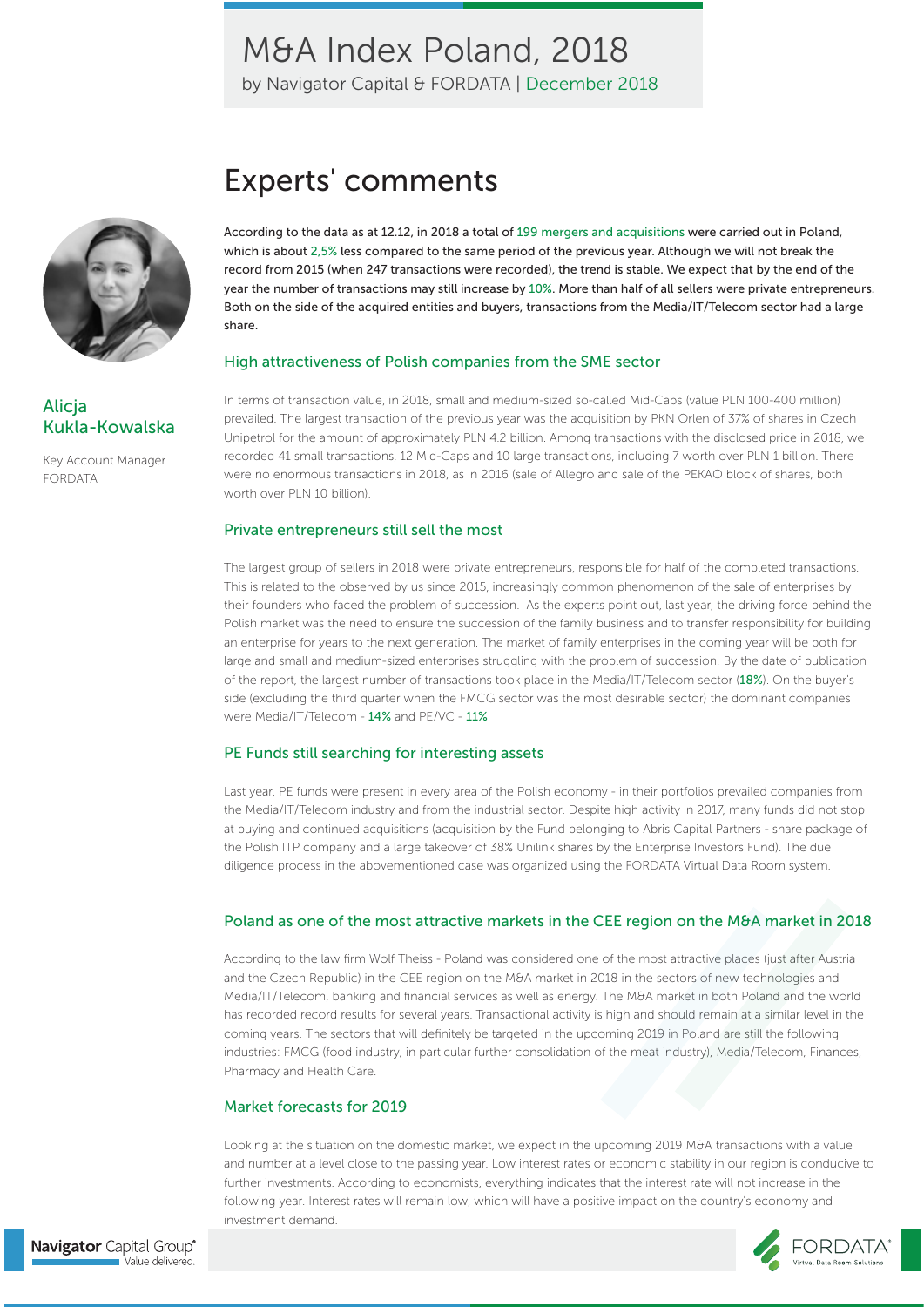by Navigator Capital & FORDATA | December 2018

# Experts' comments

#### Growing popularity of Virtual Data Room systems

The use of Virtual Data Room technology, which guarantees secure access to confidential documents to the other party during the transaction process, is becoming more and more popular, especially after the entry into force of the GDPR. According to publicly available data, 40% of transactions in 2018 were organized using the Virtual Data Room system, including those of prestigious cross-border (compared to 33% in 2017).



### Alicja Kukla-Kowalska

Key Account Manager FORDATA